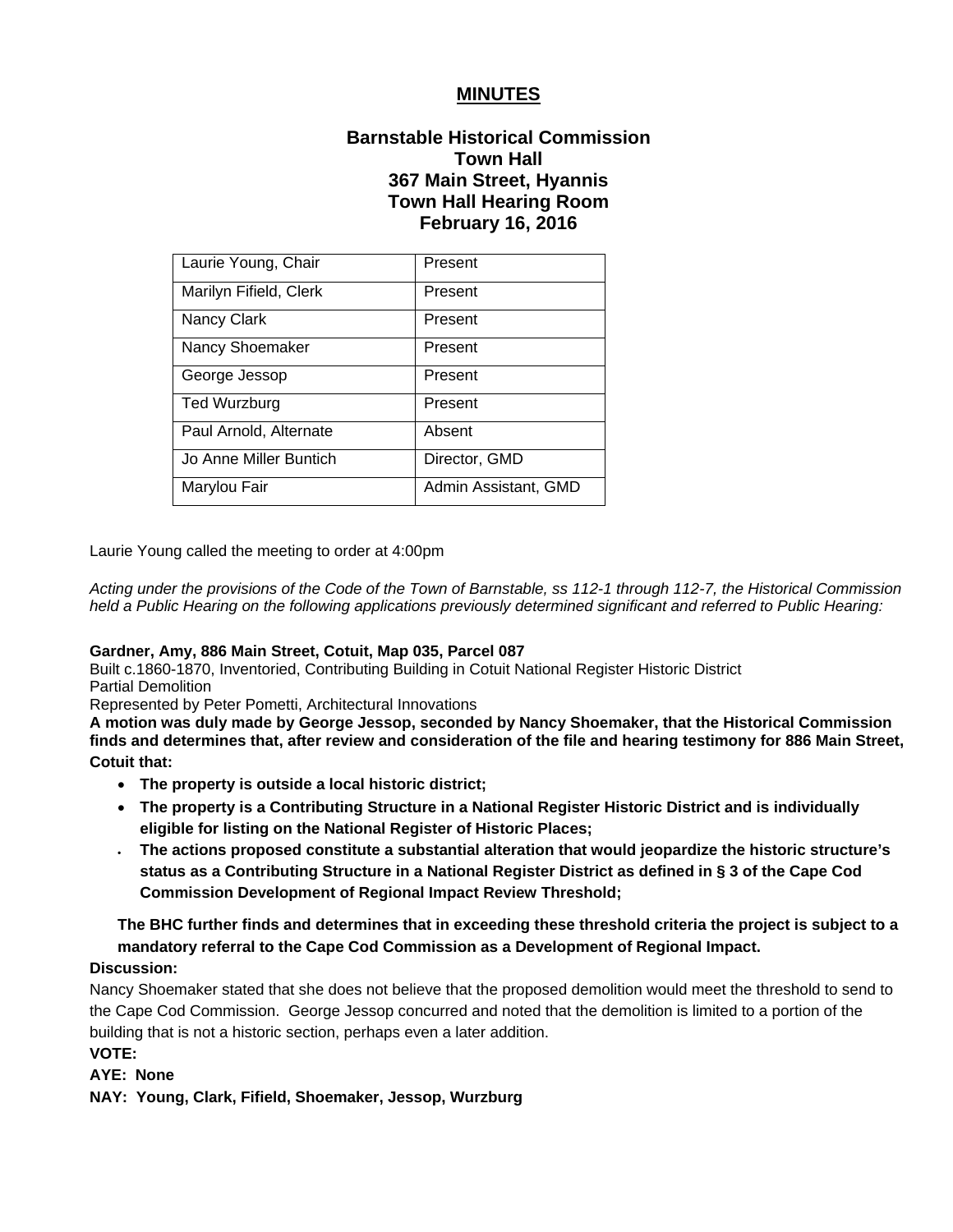Peter Pometti explained the project would replace a one-story addition with a two-story addition to meet the height of the existing house, and this new addition would mimic the front foyer addition. Laurie Young confirmed that most of the changes are only visible from the rear elevation, and Nancy Shoemaker felt it would be an improvement and liked the hip roof element. Nancy Clark asked if the plans indicate enlarging a window, and Peter Pometti confirmed that a bay window would replace a bow window on the first level.

**Motion duly made by Nancy Clark, seconded by Ted Wurzburg, that the Barnstable Historical Commission finds after review and consideration of public testimony, application, and record file for partial demolition proposed 886 Main Street, Cotuit, that the proposed demolition of parts of the Significant Building would be detrimental to the historical, cultural, or architectural heritage or resources of the Town. The Barnstable Historical Commission further finds that the parts of the Significant Building to be retained are Preferably Preserved and shall not be demolished.** 

#### **AYE: None**

**NAY: So Voted Unanimously**

**Motion duly made by Nancy Clark, seconded by Ted Wurzburg, that, in accordance with Section 112-3 F, the Barnstable Historical Commission determines that the proposed partial demolition of the building located at 886 Main Street, Cotuit, is not detrimental to the historical, cultural or architectural heritage or resources of the Town.** 

**AYE: So Voted Unanimously** 

## **Garthwaite, Wendy, 11 Maywood Avenue, Hyannis, Map 287, Parcel 130**

Built 1921, Not Inventoried, Contributing Building in Hyannisport National Register Historic District Partial Demolition

Represented by Tate Isenstadt & Daniel Reynolds, TDI Building & Remodeling

**A motion was duly made by George Jessop, seconded by Nancy Shoemaker, that the Historical Commission finds and determines after review and consideration of the file and hearing testimony for 11 Maywood Avenue,** 

**Hyannis, that:** 

- **The property is outside a local historic district;**
- **The property is a Contributing Structure in a National Register Historic District and is individually eligible for listing on the National Register of Historic Places;**
- **The actions proposed constitute a substantial alteration that would jeopardize the historic structure's status as a Contributing Structure in a National Register District as defined in § 3 of the Cape Cod Commission Development of Regional Impact Review Threshold;**

# **The BHC further finds and determines that in exceeding these threshold criteria the project is subject to a mandatory referral to the Cape Cod Commission as a Development of Regional Impact.**

#### **Discussion:**

Historical Commissioners asked the representatives to detail the project, and Mr. Isenstadt explained that they propose to replace the roof above the sunroom that faces the water with a flat roof and new balcony, and replacing a window with a door.

### **VOTE:**

**AYE: None** 

**NAY: Young, Clark, Fifield, Shoemaker, Jessop, Wurzburg**

**Motion duly made by Nancy Clark, seconded by George Jessop, that the Barnstable Historical Commission finds after review and consideration of public testimony, application, and record file for partial demolition proposed 11 Maywood Avenue, Hyannis, that the removal of parts of the Significant Building would be detrimental to the historical, cultural, or architectural heritage or resources of the Town. The Barnstable Historical Commission further finds that the parts of the Significant Building to be retained are Preferably Preserved and shall not be demolished.** 

**AYE: None** 

**NAY: So Voted Unanimously**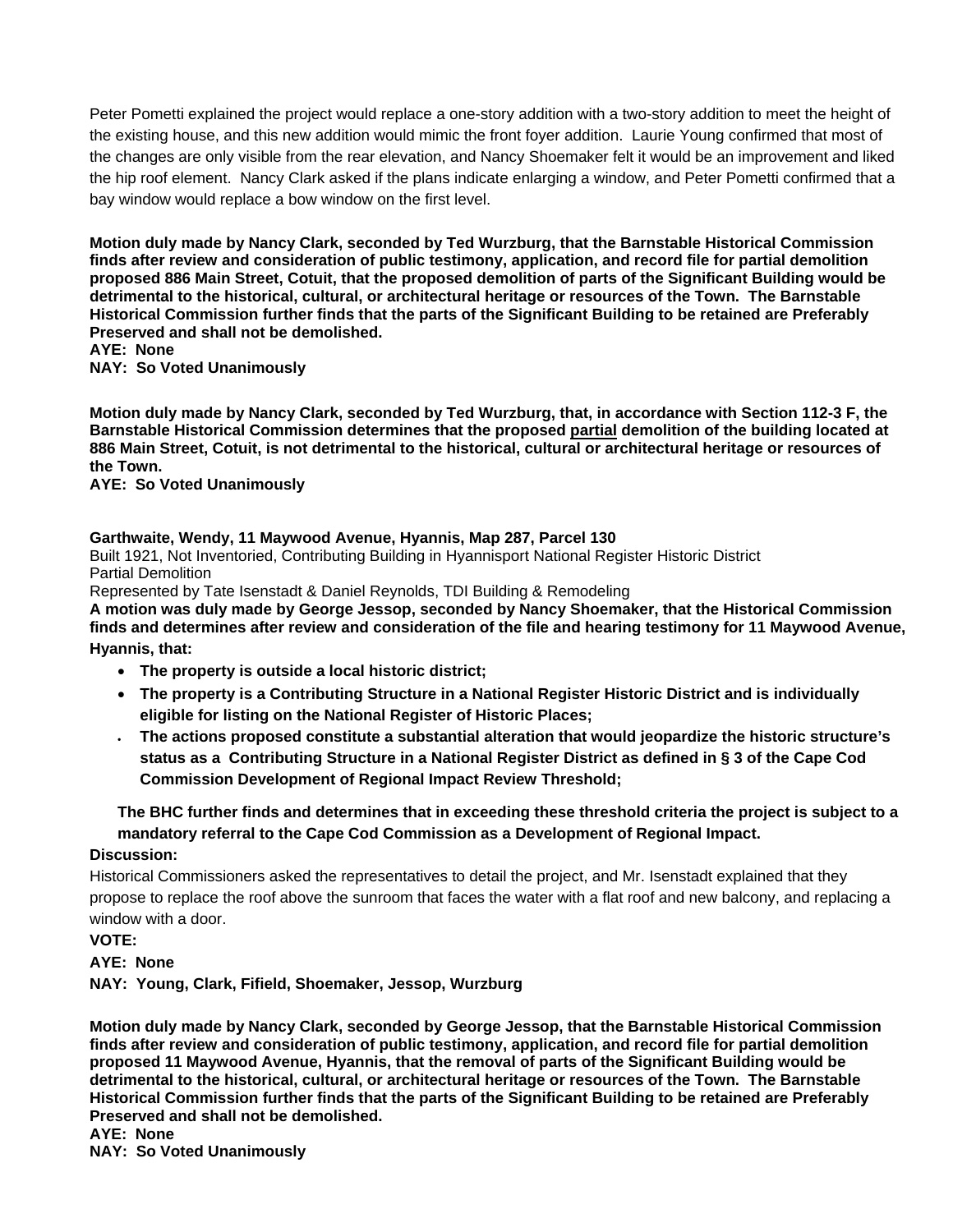George Jessop noted that the only change appears to be a balcony access over the existing sunroom and the removal of a window which will be replaced with a French door, and he felt this would not detract from the building, and materials and style were appropriate. Nancy Clark noticed that the window style on the upper floor has multiple panes, while the new French door proposed has no panes. Mr. Daniels agreed that the new door should replicate the windows and the 10-light door on the first floor. Nancy Clark felt that a single divide would be fine, as long as there is a divide, while George Jessop preferred a triple divide. All agreed that a paned glass door similar to the windows would be appropriate.

**Motion duly made by Nancy Clark, seconded by George Jessop, that, in accordance with Section 112-3 F, the Barnstable Historical Commission determines that the proposed partial demolition of the building located at 11 Maywood Avenue, Hyannis, is not detrimental to the historical, cultural or architectural heritage or**  resources of the Town. Modification to the proposed plan includes a paned glass door to the 2<sup>nd</sup> floor balcony **comparable to the existing windows.** 

**AYE: So Voted Unanimously**

## **Grenier, Mark, 62 Wachusett Avenue, Hyannis, Map 287, Parcel 081**

Built c.1880, Inventoried, Contributing Building Hyannis Port National Register Historic District Partial Demolition Represented by Mark Grenier

**A motion was duly made by Laurie Young, seconded by Nancy Clark, that the Historical Commission finds and determines, after review and consideration of the file and hearing testimony for 62 Wachusett Avenue, Hyannis, that:** 

- **The property is outside a local historic district;**
- **The property is a Contributing Structure in a National Register Historic District and is individually eligible for listing on the National Register of Historic Places;**
- **The actions proposed constitute a substantial alteration that would jeopardize the historic structure's status as a Contributing Structure in a National Register District as defined in § 3 of the Cape Cod Commission Development of Regional Impact Review Threshold;**

# **The BHC further finds and determines that in exceeding these threshold criteria the project is subject to a mandatory referral to the Cape Cod Commission as a Development of Regional Impact.**

## **Discussion:**

Chair Young reminded the members that, at the January Public Hearing, the Commission referred the applicant to the Cape Cod Commission. Subsequently, Mr. Grenier worked with Sarah Korjeff to revise his plans to retain certain character-defining features. She confirmed that the Historical Commission had received the revised plans along with a copy of Ms. Korjeff's additional Memorandum. Nancy Clark asked the applicant to detail the revisions, and Mr. Grenier said he met with Cape Cod Commission staff and revised his plans to make the appropriate changes they advised: removing the cross gables from the west and east elevations, while retaining the shape of the porch and leaving it open; retaining the turret proposed for the second floor above the porch; expanding the footprint on the north elevation approximately 6 feet; scaling down the west elevation, cleaning up the dormer and adding a door for access to that side of the yard. He added that the chimneys have been added over time, and he proposed removing the rear chimney and rebuilding the existing chimney on the front. He said he also cleaned up the windows and kept their existing locations on the front and most of the sides, with changes on the other elevations. He said the vinyl siding would be removed, and he also plans to re-roof. **VOTE:** 

# **AYE: None**

**NAY: Young, Clark, Fifield, Shoemaker, Jessop, Wurzburg**

**Motion duly made by Laurie Young, seconded by Nancy Clark, that the Barnstable Historical Commission finds after review and consideration of public testimony, application, and record file for partial demolition proposed 62 Wachusett Avenue, Hyannis, that the removal of parts of the Significant Building would be detrimental to the historical, cultural, or architectural heritage or resources of the Town. The Barnstable Historical Commission further finds that the parts of the Significant Building to be retained are Preferably Preserved and shall not be demolished.**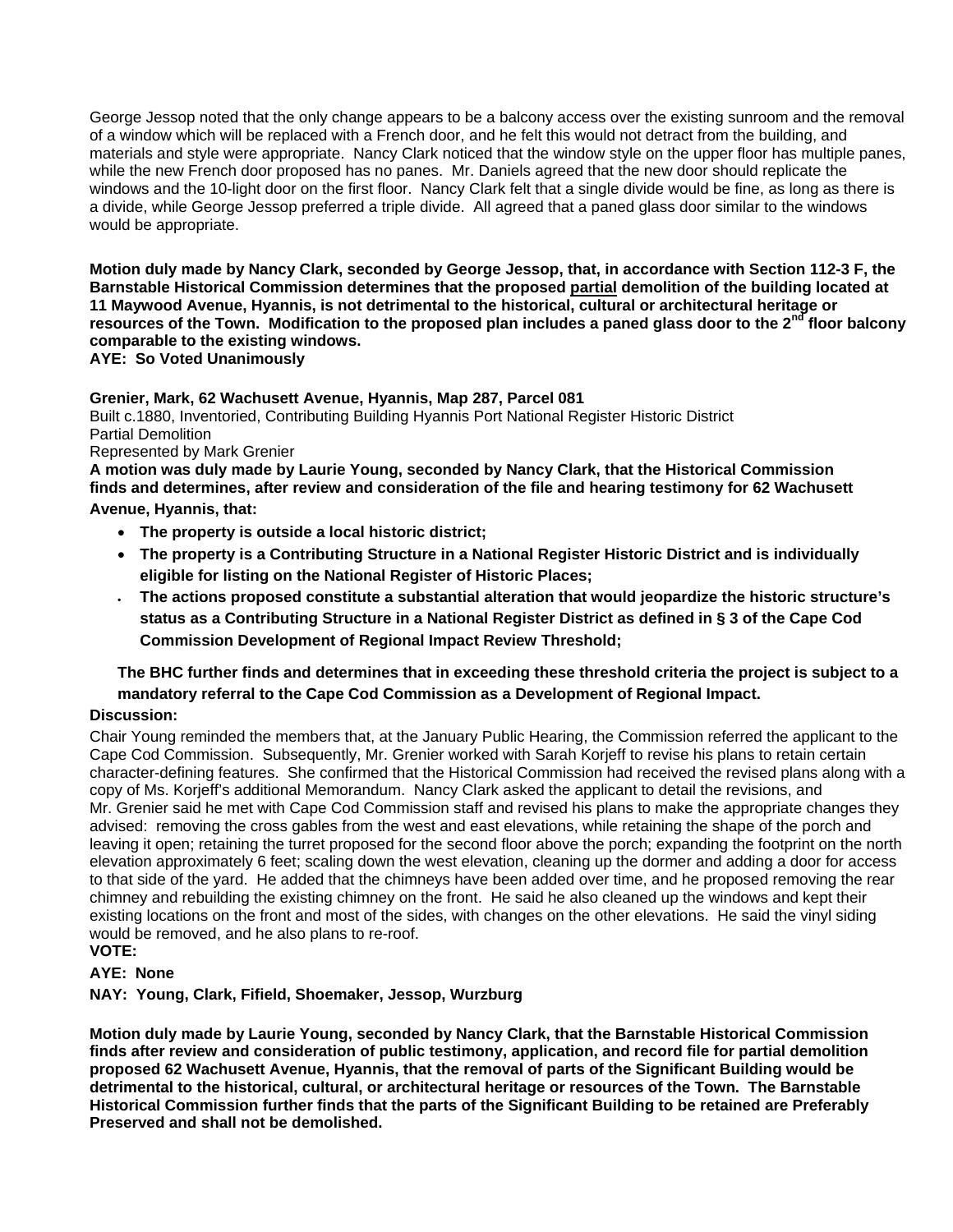## **Discussion:**

George Jessop felt that the tower element adds some needed dimension, but Nancy Clark disagreed, feeling that it takes away a great deal of character of the house. Chair Young asked if any Historical Commissioners had concerns over the removal of one of the chimneys, and there was no objection to this or the redesign of the porch. Nancy Clark did have concerns with the numerous window changes, saying that the house is losing much of its distinctiveness. Mark Grenier stated that the previous homeowner replaced the windows in the 1990s and that, as Sarah Korjeff noted, most of the window changes were on the rear elevation.

Chair Young acknowledged 11 letters received and summarized that four of the letters were written in strong support of the applicant's work and six letters addressed issues that were not within the purview of the Historical Commission, while the final letter addressed the architectural changes proposed. She then read each name into the record. (Exhibits A-K)

### **A Motion was duly made by Nancy Clark, seconded by Ted Wurzburg, to open Public Comment. So Voted Unanimously**

Richard Clark inquired about the new entrance doors on the west and north elevation and asked if there was to be a change in the driveway. Ted Wurzburg explained that driveways are not within the Historical Commission's purview, but he considered the west elevation an overall improvement from the previous design. George Jessop added that he felt that the new doors may satisfy an egress issue.

Farley Lewis asked for and received a copy of the comments provided by the Cape Cod Commission.

Elizabeth Mumford stated that she has reviewed the plans and inquired if the proposed alterations were within the current building code. Chair Young explained that this Committee does not consider this, as it is the responsibility of the building department to assure that the alterations meet the current building code.

#### **Hearing no further Public Comment, a Motion was made by Nancy Clark, seconded by Nancy Shoemaker, to close Public Comment. So Voted Unanimously**

Nancy Clark stated that the window changes are of the most concern to her. Also, she pointed out that the Victorian trim on the north elevation is not drawn on the plans, but it is noted on the plan. Nancy Shoemaker said she would strongly suggest clapboards throughout, but especially on the east and south elevations, and Mr. Grenier indicated that he would be willing to change to clapboards.

George Jessop added that one of the photographs submitted with the application reveals a very distinctive header that he would like to see retained. He also suggested bringing up the tower fascia so that the roofs intersect at the same plane to give it the same line. Nancy Shoemaker concurred with the addition of the revised tower, and, again, Mr. Grenier agreed and felt he could incorporate these suggestions.

Nancy Shoemaker asked Historical Commissioners their opinion of the skylight, and George Jessop noted that there is a skylight on the opposite elevation and this one mimics the existing that.

**VOTE: AYE: Clark, Fifield NAY: Young, Shoemaker, Jessop, Wurzburg** 

**Motion duly made by Laurie Young, seconded by Ted Wurzburg, that, in accordance with Section 112-3 F, the Barnstable Historical Commission determines that the proposed partial demolition of the building located at 62 Wachusett Avenue, Hyannis, is not detrimental to the historical, cultural or architectural heritage or resources of the Town. Partial Demolition is outlined in plans submitted by MG Design Build, Inc. dated January 25, 2016, and it is strongly recommended to replace the vinyl siding with clapboards and maintain the distinctive header on the rear of the building. For the tower element, the fascia should be brought up so that the roofs intersect at the same plane.** 

```
VOTE:
```
**AYE: Young, Shoemaker, Jessop, Wurzburg NAY: Clark, Fifield**